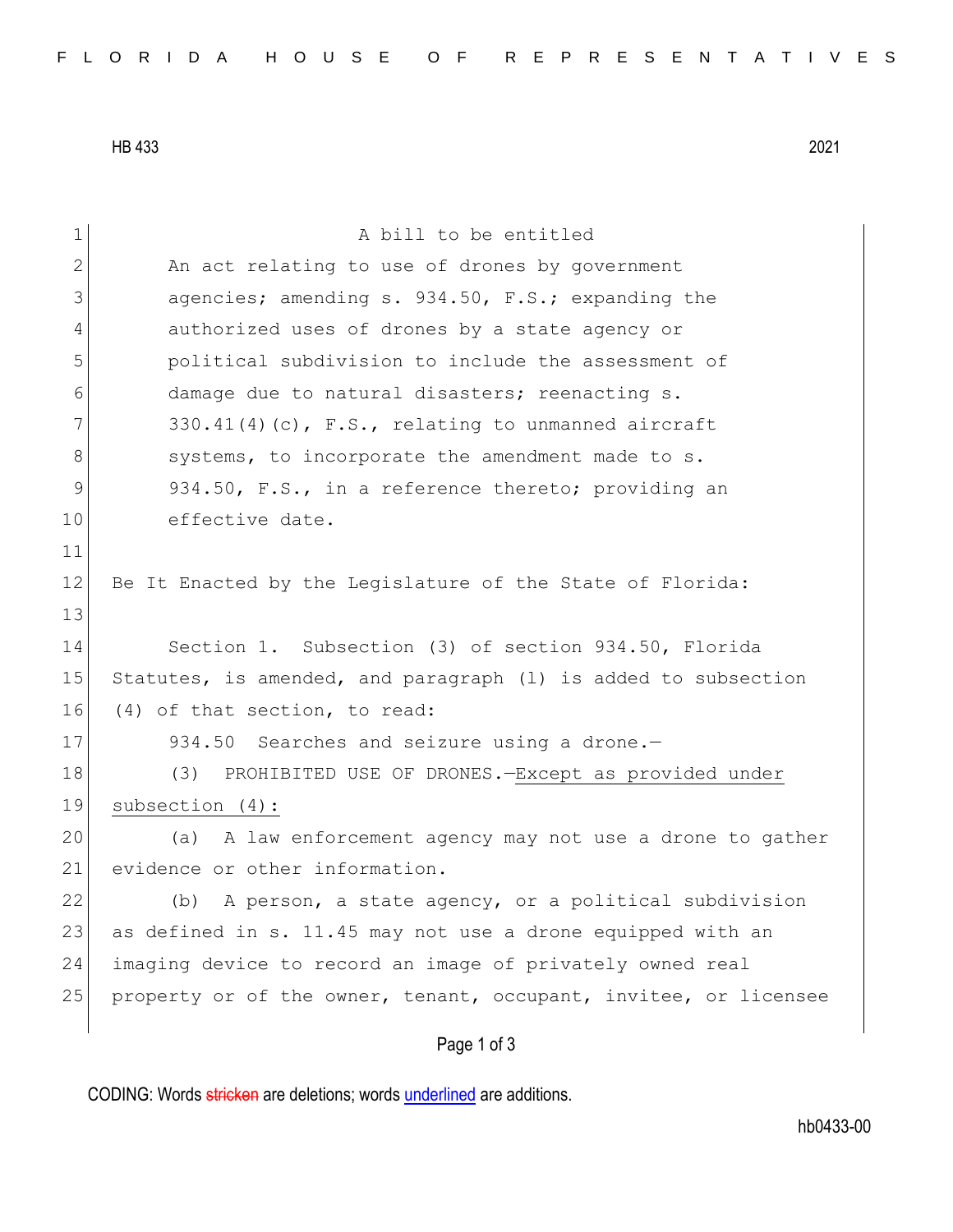HB 433 2021

26 of such property with the intent to conduct surveillance on the individual or property captured in the image in violation of 28 such person's reasonable expectation of privacy without his or her written consent. For purposes of this section, a person is presumed to have a reasonable expectation of privacy on his or her privately owned real property if he or she is not observable by persons located at ground level in a place where they have a legal right to be, regardless of whether he or she is observable 34 from the air with the use of a drone.

35 (4) EXCEPTIONS.—This section does not prohibit the use of 36 a drone:

37 (l) By a state agency or political subdivision for the 38 assessment of damage due to a hurricane, a flood, a wildfire, or 39 any other natural disaster.

40 Section 2. For the purpose of incorporating the amendment 41 made by this act to section 934.50, Florida Statutes, in a 42 reference thereto, paragraph (c) of subsection (4) of section 43 330.41, Florida Statutes, is reenacted to read:

44 330.41 Unmanned Aircraft Systems Act.—

45 (4) PROTECTION OF CRITICAL INFRASTRUCTURE FACILITIES.

46 (c) This subsection does not apply to actions identified 47 in paragraph (a) which are committed by:

48 1. A federal, state, or other governmental entity, or a 49 person under contract or otherwise acting under the direction of 50 a federal, state, or other governmental entity.

## Page 2 of 3

CODING: Words stricken are deletions; words underlined are additions.